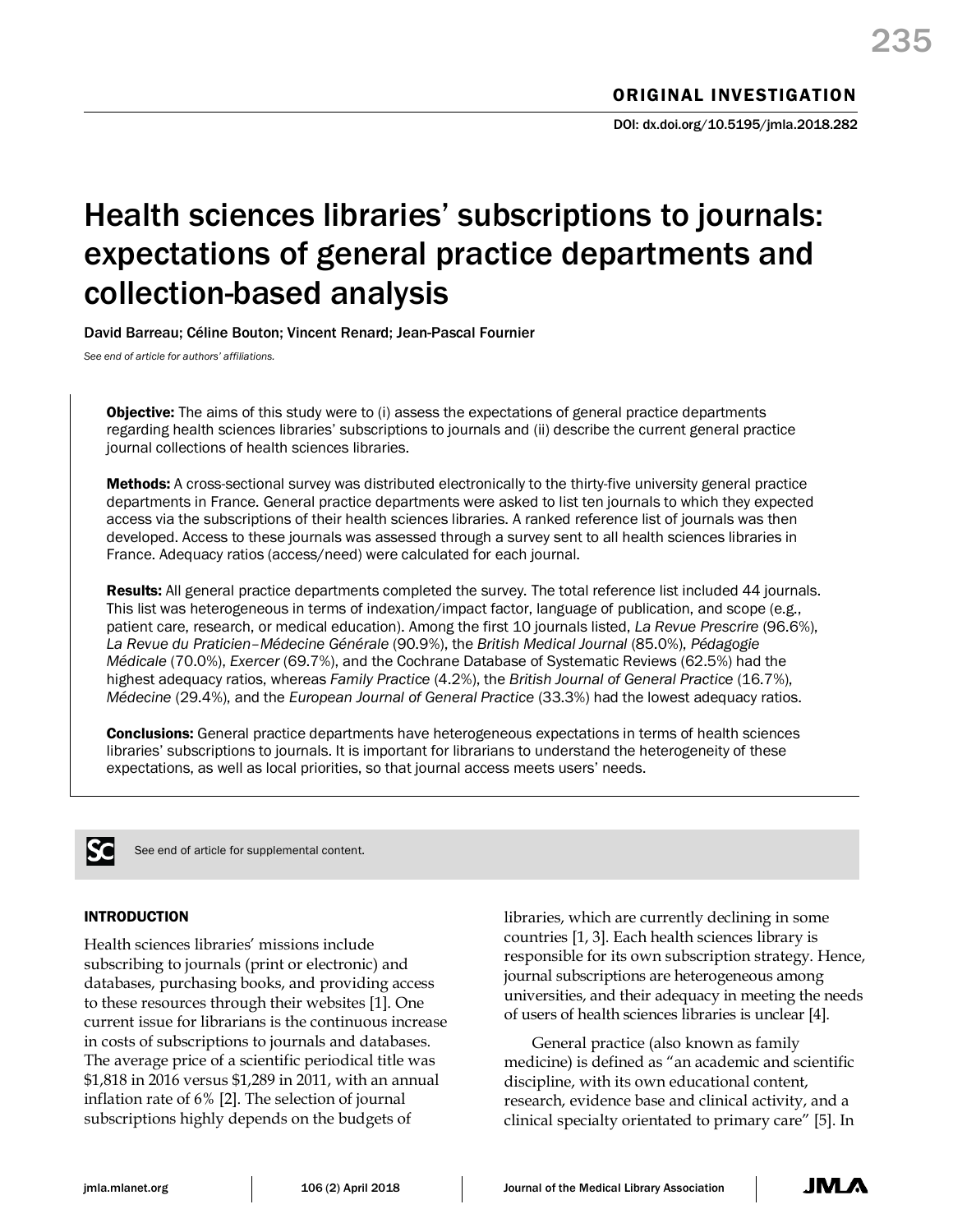France, as in many other countries, academic general practitioners are engaged in scholarly activity and, thus, may have specific requirements for access to discipline-specific journals. Previous studies have assessed the needs of general practitioners but have focused on online access, the role of practice libraries, or nonacademic general practitioners' preferences regarding type of information sources [6–8].

The needs of academic general practitioners for journal access and the degree to which their affiliated health sciences libraries meet these needs are unknown. Also, it is uncertain whether previous literature can fit to the context of French university general practice. The authors, therefore, conducted a cross-sectional descriptive study aiming to: (i) assess the expectations of faculty in general practice departments in France regarding health sciences libraries' subscriptions to journals and (ii) describe the current journal collections of French health sciences libraries.

## METHODS

The first phase of the study was conducted between September 17, 2015, and January 15, 2016. We contacted all of chairs and heads of scientific programs of the thirty-five university general practice departments in France via email (supplemental Appendix A). Three reminders were sent. The aims of the study were detailed in the email, and a link to an electronic questionnaire was provided (supplemental Appendix B). Participants were first asked the name of the health sciences library with which they were affiliated. The second question asked: "In order of importance, which are the ten principal journals that general practice departments should have access to via the subscriptions of health sciences libraries?" It was clearly stipulated that a response including colleagues should be given by consulting the whole team of the general practice department.

An illustrative list of fifty-seven journals was attached to the email to assist the respondents (supplemental Appendix C). This list consisted of international journals that appeared in the "Medicine, General and Internal" and "Primary Health Care" categories [9] of Journal Citation Reports (JCR) or that were familiar to us, based on our own experience. Both the questionnaire and

illustrative list were pre-piloted with two Frenchspeaking general practitioners, who were working abroad, and no major modifications were made. The questionnaire was put online using Google Forms. Responses were mandatory and collected in free-text format. For each respondent, we ranked the expectations of subscriptions to journals by attributing scores: ten for the first journal, nine for the next journal, down to one point for the last journal mentioned. The journals were then ranked by calculating the sum of all scores obtained.

The second phase of the study was conducted between January 20, 2016, and March 21, 2016, among the thirty-six existing health sciences libraries (one health sciences library per general practice department plus the interuniversity health sciences library in Paris). Based on the reference list of journals developed through the questionnaire, we asked the head librarian of each health sciences library to indicate whether a subscription for their library was available in print or electronically in 2015. The first contact with the health sciences libraries was made by phone before sending an email. Two reminders were sent. If a health sciences library did not participate despite the reminders, we collected the data using Périscope [10], which is online software that librarians use in France to compare journal collections via the catalog of the Sudoc university documentation system. All data were subsequently checked using the health sciences libraries' websites and online catalogs. For each health sciences library, therefore, we were able to assess subscriptions to journals (print or electronic) as well as the listings of open access (OA) journal titles in the catalogs.

We counted the number of general practice departments that expected to have access to each journal on the reference list (i.e., demand) and that had access to a subscription through their health sciences library or had the journal listed in their catalog if it was an OA journal. An adequacy ratio (access/demand) was then calculated.

All data were analyzed using Microsoft Excel (version 14.0.0). Quantitative variables are represented as absolute number (percentage) unless otherwise stated. This study was conducted in agreement with the Collège National des Généralistes Enseignants (CNGE)–Collège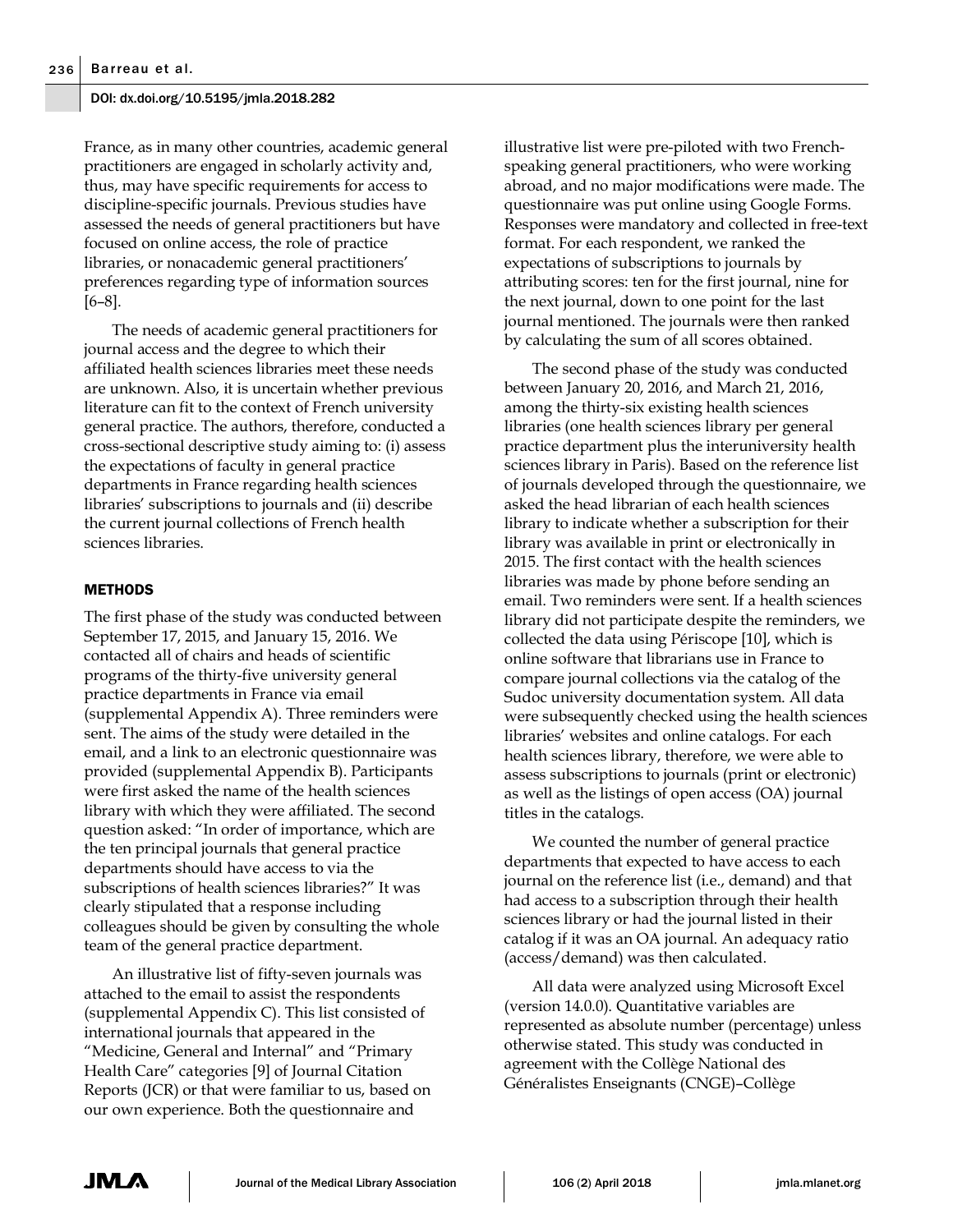Académique (National College of Teaching General Practitioners–Academic College). No ethics committee approval was necessary according to French law, given the observational nature of the collected data (CNGE Ethics Committee, IRB00010804, advice no. 24101727).

# RESULTS

All 35 French general practice departments participated. Forty-four journals were mentioned at least once (Table 1). Twenty-one journals (47.7%) were mentioned more than 5 times. Twelve fully OA journals (27.3%) were mentioned. The 10 principal journals to which the general practice departments expected to have access through a subscription by a health sciences library were, in decreasing order: *Exercer*, *La Revue Prescrire*, *Family Practice*, the *British Medical Journal (BMJ), Pédagogie Médicale, British* 

*Journal of General Practice, Médecine,* the *European Journal of General Practice*, *La Revue du Praticien– Médecine Générale*, and the *Cochrane Database of Systematic Reviews* (Table 2). The journals in the eleventh to forty-fourth places had scores lower than 60 and were mentioned by fewer than 12 general practice departments (Table 1).

Six journals that were mentioned did not appear in the representative list, and each was mentioned fewer than 2 times: *Le Généraliste*, *Médecine et Enfance*, *Swiss Médical Forum–Forum Medical Suisse*, *Le Médecin du Québec*, *La Revue Médicale de Liège*, and *Sciences Sociales et Santé*. Of the 44 journals mentioned, 16 (36.4%) were in French, 3 (6.8%) were bilingual (*Swiss Medical Forum*, *Le Médecin du Québec*, *Canadian Family Physician*), and the others (56.8%) were in English. Twenty-eight journals (63.6%) had an impact factor (IF) in JCR.

Table 1 Ranked reference list of journals according to the 35 general practice departments

|                |                                                    |              | <b>Mentions</b> |        |
|----------------|----------------------------------------------------|--------------|-----------------|--------|
| Rank           | <b>Journals</b>                                    | <b>Score</b> | $\mathbf n$     | (0/0)  |
| 1              | Exercer                                            | 292          | 33              | (94.3) |
| $\overline{2}$ | La Revue Prescrire                                 | 234          | 29              | (82.9) |
| 3              | Family Practice*                                   | 152          | 24              | (68.6) |
| 4              | British Medical Journal (BMJ)                      | 107          | 20              | (57.1) |
| 5              | Pédagogie Médicale                                 | 104          | 20              | (57.1) |
| 6              | British Journal of General Practice*               | 100          | 18              | (51.4) |
| 7              | Médecine*                                          | 99           | 17              | (48.6) |
| 8              | European Journal of General Practice               | 98           | 18              | (51.4) |
| 9              | La Revue du Praticien-Médecine Générale            | 73           | 11              | (31.4) |
| 10             | Cochrane Database of Systematic Reviews*           | 70           | 16              | (45.7) |
| 11             | <b>BMC Family Practice†</b>                        | 66           | 11              | (31.4) |
| 12             | Annals of Family Medicinet                         | 56           | 9               | (25.7) |
| 13             | Revue d'Épidémiologie et de Santé Publique         | 49           | 11              | (31.4) |
| 14             | Canadian Family Physician†                         | 47           | 11              | (31.4) |
| 15             | Revue Médicale Suisse                              | 34           | 7               | (20.0) |
| 16             | Journal of the American Medical Association (JAMA) | 28           | 9               | (25.7) |
| 17             | La Presse Médicale                                 | 28           | 6               | (17.1) |
| 18             | New England Journal of Medicine*                   | 28           | 6               | (17.1) |
| 19             | Primary Care                                       | 27           | 9               | (25.7) |
| 20             | Concours Médical                                   | 24           | 3               | (8.6)  |

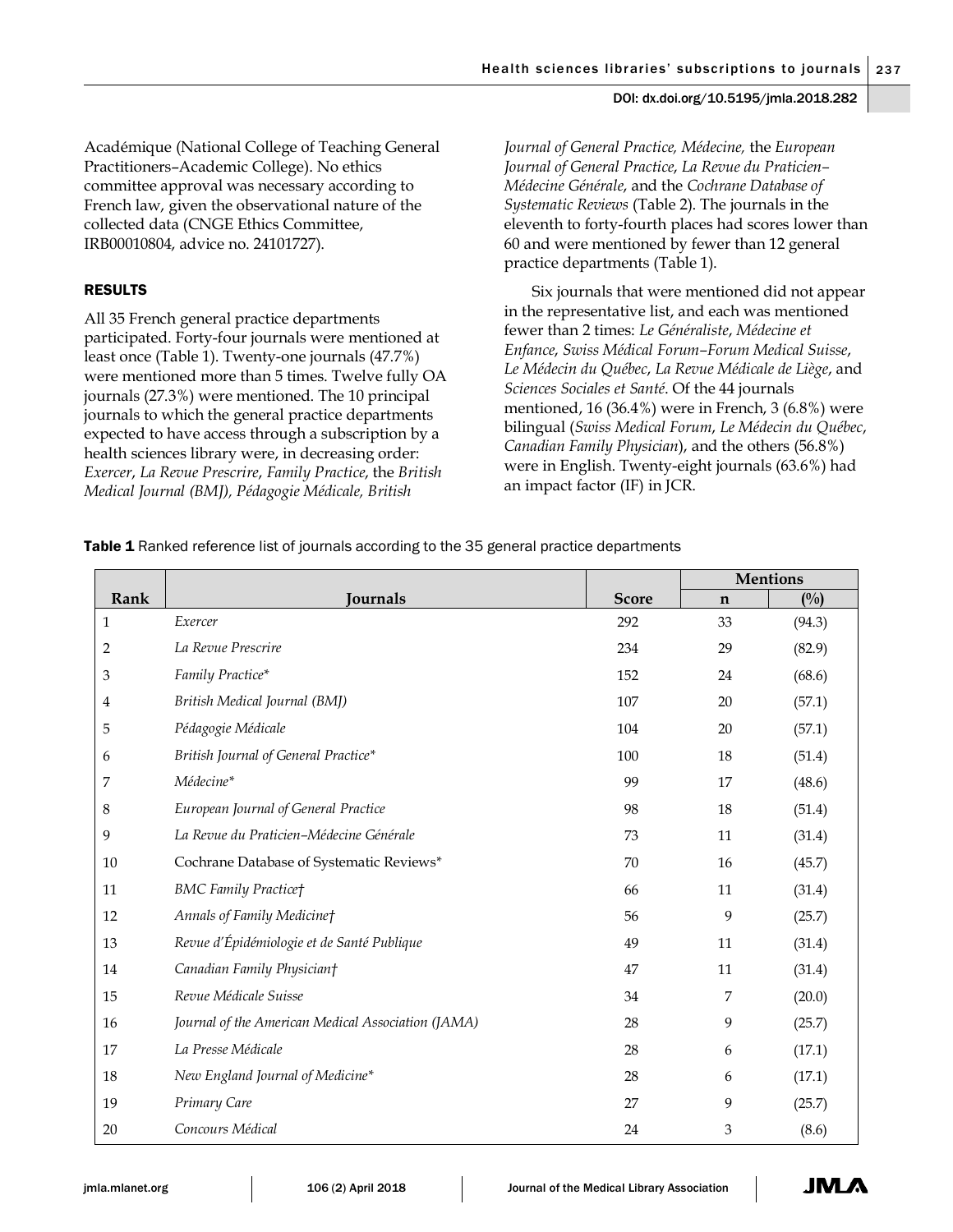# Barreau et al.

DOI: dx.doi.org/10.5195/jmla.2018.282

|        |                                                   |                | <b>Mentions</b>  |        |  |
|--------|---------------------------------------------------|----------------|------------------|--------|--|
| Rank   | Journals                                          | <b>Score</b>   | $\mathbf n$      | (0/0)  |  |
| 21     | Minerva Medica                                    | 19             | $\boldsymbol{7}$ | (20.0) |  |
| 22     | Pratiques, les Cahiers de la Médecine Utopique    | 18             | 6                | (17.1) |  |
| 23     | The Lancet                                        | 16             | $\overline{4}$   | (11.4) |  |
| 24     | NPJ Primary Care Respiratory Medicine†            | 15             | 3                | (8.6)  |  |
| 25     | Scandinavian Journal of Primary Health Care†      | 14             | $\overline{4}$   | (11.4) |  |
| 26     | American Family Physician*                        | 13             | 3                | (8.6)  |  |
| 27     | La Revue du Praticien                             | $10\,$         | $\overline{4}$   | (11.4) |  |
| 28     | Le Généraliste                                    | 10             | 2                | (5.7)  |  |
| 29     | JAMA Internal Medicine                            | 8              | $\mathbf{1}$     | (2.9)  |  |
| 30     | Journal of the American Board of Family Medicine† | 8              | $\mathbf{1}$     | (2.9)  |  |
| 31     | Médecine et Enfance                               | 8              | $\mathbf{1}$     | (2.9)  |  |
| 32     | Journal of Family Practice†                       | 7              | 3                | (8.6)  |  |
| 33     | Preventive Medicine                               | 6              | 2                | (5.7)  |  |
| 34     | <b>BMC</b> Medicinet                              | 5              | $\overline{2}$   | (5.7)  |  |
| 35     | PLOS Medicinet                                    | 5              | $\mathbf{1}$     | (2.9)  |  |
| 36     | Primary Care Diabetes                             | 5              | $\mathbf{1}$     | (2.9)  |  |
| 37     | Swiss Medical Forum-Forum Médical Suisse†         | 5              | $\mathbf{1}$     | (2.9)  |  |
| 38     | Canadian Medical Association Journal*             | 4              | 2                | (5.7)  |  |
| 39     | Le Médecin du Québec†                             | $\overline{4}$ | $\mathbf{1}$     | (2.9)  |  |
| 40     | Revue Médicale de Liège*                          | $\overline{4}$ | $\mathbf{1}$     | (2.9)  |  |
| 41     | Australian Family Physician†                      | $\overline{2}$ | $\mathbf{1}$     | (2.9)  |  |
| 42     | La Revue de Médecine Interne                      | 2              | $\mathbf{1}$     | (2.9)  |  |
| $43\,$ | Sciences Sociales et Santé*                       | $\overline{2}$ | $\mathbf{1}$     | (2.9)  |  |
| 44     | Patient Education and Counseling                  | $\mathbf{1}$   | $\mathbf{1}$     | (2.9)  |  |

Table 1 Ranked reference list of journals according to the 35 general practice departments (continued)

\* Open access (OA) after embargo (variable length of embargo depending on the journal).

† Fully OA.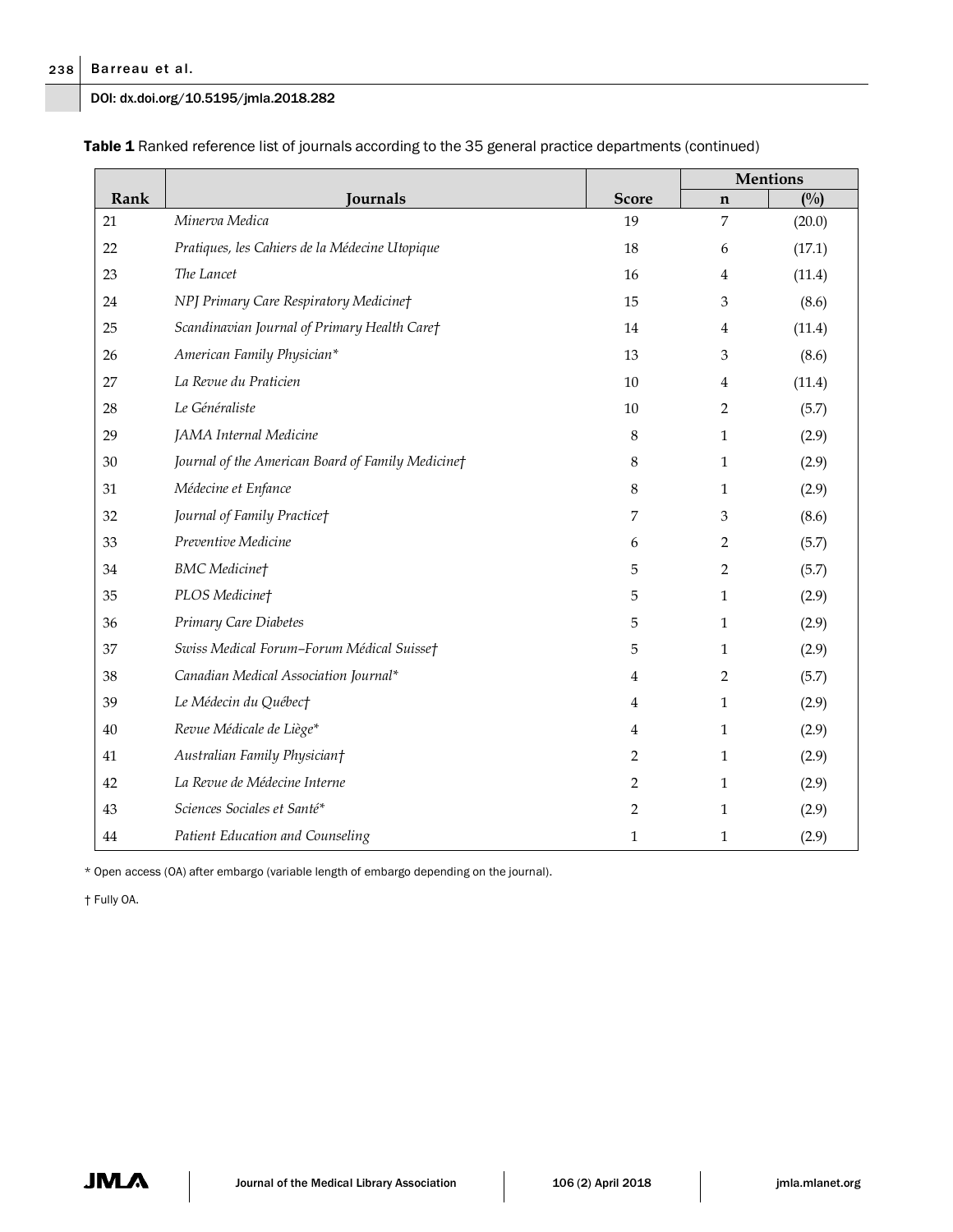|                         |                                                         |              |             |                 | Subscriptions    |              |             |               |                           | Subscrip-     |                          |
|-------------------------|---------------------------------------------------------|--------------|-------------|-----------------|------------------|--------------|-------------|---------------|---------------------------|---------------|--------------------------|
|                         |                                                         |              |             |                 |                  | Print or     |             |               | Adequacy                  | tion          |                          |
|                         |                                                         |              |             | <b>Mentions</b> |                  | Elect-       |             | electronic    | Access*                   | ratio         | (including               |
| Rank                    | Journal                                                 | <b>Score</b> | $\mathbf n$ | $\frac{0}{0}$   | Print            | ronic        | $\mathbf n$ | $\frac{0}{0}$ | $\mathbf n$               | $\frac{0}{0}$ | $\text{tax}$ ) $\dagger$ |
| $\mathbf{1}$            | Exercer                                                 | 292          | 33          | (94.3)          | 26               | $\mathbf{1}$ | 26          | (72.2)        | 23                        | (69.7)        | 1,156                    |
| $\overline{c}$          | La Revue Prescrire                                      | 234          | 29          | (82.9)          | 35               | 15           | 35          | (97.2)        | 28                        | (96.6)        | 748€                     |
| 3                       | Family Practice                                         | 152          | 24          | (68.6)          | $\boldsymbol{0}$ | 4            | 4           | (11.1)        | $\mathbf{1}$              | (4.2)         | 798€‡                    |
| $\overline{\mathbf{4}}$ | <b>BMJ</b>                                              | 107          | 20          | (57.1)          | 13               | 27           | 31          | (86.1)        | 17                        | (85.0)        | 1,391€                   |
| 5                       | Pédagogie Médicale                                      | 104          | 20          | (57.1)          | 14               | 18           | 24          | (66.7)        | 14                        | (70.0)        | 408€                     |
| 6                       | British Journal of<br>General Practice                  | 100          | 18          | (51.4)          | $\overline{2}$   | 7            | 9           | (25.0)        | $\ensuremath{\mathbf{3}}$ | (16.7)        | 865€                     |
| 7                       | Médecine                                                | 99           | 17          | (48.6)          | 6                | 8            | 11          | (30.6)        | 5                         | (29.4)        | 410€                     |
| 8                       | European Journal<br>of General Practice                 | 98           | 18          | (51.4)          | 4                | 8            | 10          | (27.8)        | 6                         | (33.3)        | NA                       |
| 9                       | La Revue du<br>Praticien-<br>Médecine Générale          | 73           | 11          | (31.4)          | 34               | 27           | 35          | (97.2)        | 10                        | (90.9)        | 116€                     |
| 10                      | Cochrane<br>Database of<br>Systematic<br><b>Reviews</b> | 70           | 16          | (45.7)          | <b>NA</b>        | 27           | 27          | (75.0)        | 10                        | (62.5)        | 2,893€                   |

Table 2 Subscriptions to the first 10 journals on the reference list for the 36 university health sciences libraries

\* Number of libraries providing access to the journal for departments that expected access to the journal.

† Cost of a 1-year subscription for the health sciences library of the University of Nantes (France) in 2016.

‡ Tax not included.

NA: not available.

Of the 36 health sciences libraries contacted, 35 returned the list of their collections (97.2%). We used Périscope data for 1 health sciences library. The complete health sciences library offerings for each of the 44 journals are presented in supplemental Table 3. The fully OA journals were not listed in all of the library catalogs. Thirty-two journals (72.7%) were provided more frequently in electronic format than in print format. Table 2 shows the subscription offerings to the first 10 journals on the reference list.

Supplemental Table 4 shows the demand, access, and corresponding adequacy ratios for all 44 journals on the reference list. An adequacy ratio greater than 50% was obtained for 27 journals (61.4%). Table 2 summarizes adequacy for the first 10 journals. Of these, the 3 journals with the highest adequacy ratios were *La Revue Prescrire*, *La Revue du Praticien-Médecine Générale*, and *BMJ*, and the 3 journals with the lowest adequacy ratios were

*Family Practice*, the *British Journal of General Practice*, and *Médecine*. An adequacy ratio greater than 50% was obtained for 6 of these 10 journals (60%).

## **DISCUSSION**

We identified and prioritized forty-four journals, based on expectations of library subscriptions of the thirty-five French general practice departments. The journal subscription offerings of the thirty-six French health sciences libraries were heterogeneous, and adequacy in meeting demand was imperfect. Among the first ten journals listed, *La Revue Prescrire*, *La Revue du Praticien–Médecine Générale*, *BMJ*, *Pédagogie Médicale*, *Exercer,* and the Cochrane Database of Systematic Reviews had the best adequacy, whereas *Family Practice*, the *British Journal of General Practice*, *Médecine,* and the *European Journal of General Practice* had the least adequacy.

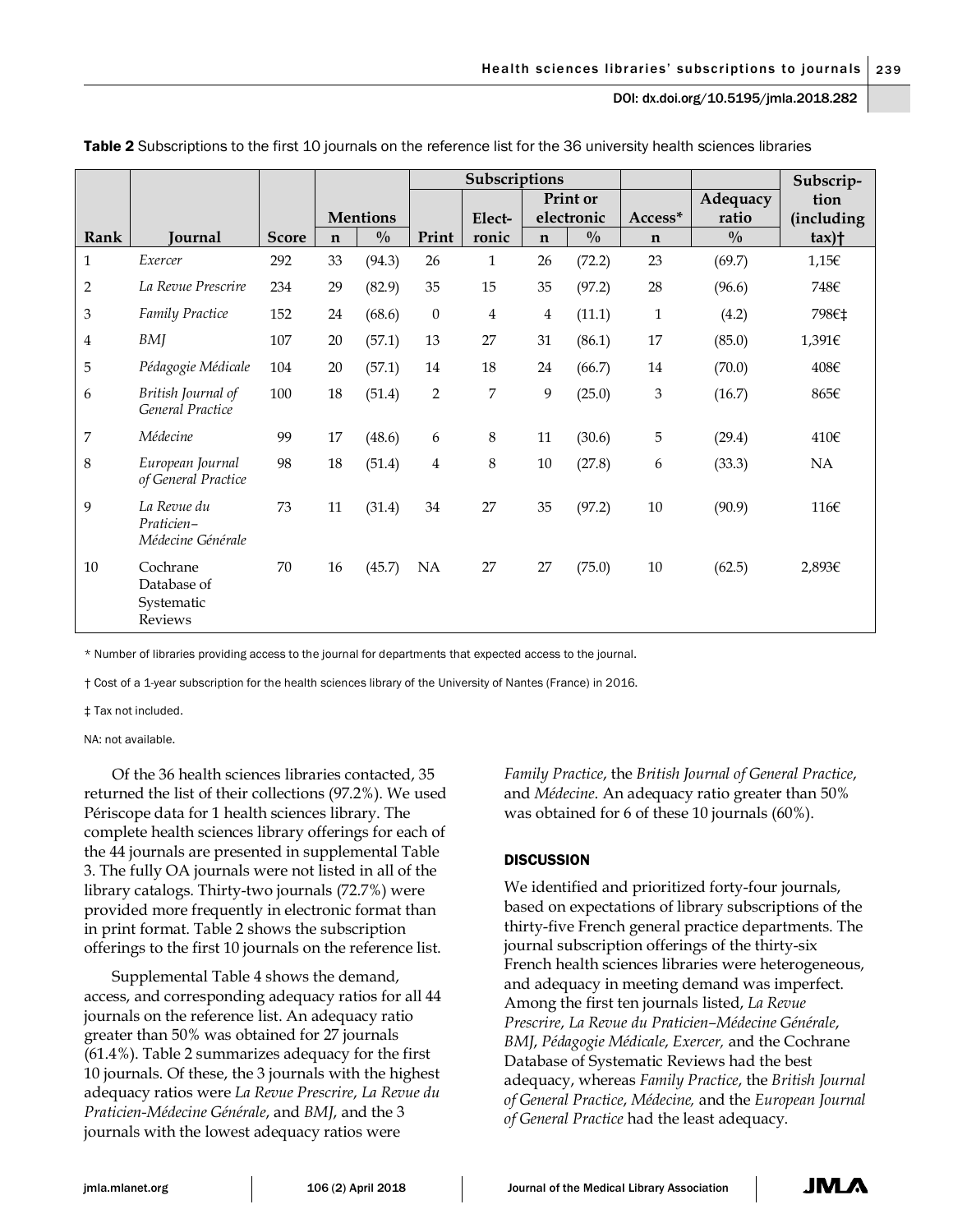## Expectations of general practice departments

Great heterogeneity was noted among lists of journals mentioned by different departments in terms of scores, number of mentions, language of publication, IF, and scope. Cross-checking this list to previously developed lists (supplemental Table 5) illuminates the diversity of journals related to general practice. For example, the World Organization of National Colleges, Academies and Academic Associations of General Practitioners/Family Physicians (WONCA) provides six lists of up to sixty-five "journals of interest" for general practitioners [11]. In particular, WONCA's lists of thirty-one general practice journals in English, fourteen general practice journals in other languages, and ten general internal medicine journals contain ten, two, and five journals identified in the present study, respectively.

Similar observations were made with the 2003 Brandon/Hill list [12], the McKibbon et al. list [8], and the Alper et al. list [13]. This limited overlap between purportedly "core lists" of general practice journals has been highlighted in a previous study aiming to identify relevant literature for primary care physicians [13]. This heterogeneity might be due to differences in the methods used for list creation, the context of the lists (e.g., country), or their target audiences (e.g., clinician, researcher, educator). Our study results suggest that relying on users' expectations may be a complementary way to produce a comprehensive list of general practice journals.

The journal mentioned most frequently in our reference list was *Exercer*. This journal provides consensus in the French general practice community [14], although it is not indexed in MEDLINE and has no IF in JCR. This journal is developed and published by the CNGE, and because this study was conducted in partnership with the CNGE–Collège Académique, it is possible that the respondents were influenced to name this journal.

*La Revue Prescrire* was in second place on the list. Like *Exercer*, it is not indexed in MEDLINE and has no IF. This journal is more oriented toward therapeutics than the general practice discipline. Its high ranking might be related to its independence from industrial interests. It is the second journal (after *Exercer*) in terms of numbers of individual subscriptions among French teaching general practitioners (85.2%) [14].

In third place was the international journal *Family Practice*. This is the first journal on the reference list that is indexed in MEDLINE. Nevertheless, it has a low IF (2.0 in 2015), compared to other journals with lower scores.

Journals in the fourth through tenth positions had similar scores, and almost one-third of general practice departments expected to have access to them. International journals with a high IF, such as *BMJ* (IF of 19.7 in 2015), or a lower, IF such as the *British Journal of General Practice* (IF of 2.7 in 2015) and the *European Journal of General Practice* (IF of 1.4 in 2015), had the same degree of expectation as French non-indexed journals such as *Pédagogie Médicale*, *Médecine,* and *La Revue du Praticien– Médecine Générale*.

From the eleventh position onward, expectations were lower but still heterogeneous. These journals included some internationally highly reputed journals, such as the *New England Journal of Medicine* (IF of 59.6 in 2015), *The Lancet* (IF at 44.0 in 2015), and *JAMA* (IF at 37.7 in 2015), which had IFs far superior to those of the first journals listed. Overall, therefore, IF does not appear to be a major factor influencing expectations of general practice departments.

A recent survey identified the multiple expectations of teaching general practitioners with regard to what a general practice journal should address [14]. The most expected themes were care, research, and medical education, respectively. Indeed, the first ten journals on the list reflected the diversity of these expectations. Although some journals were exclusively oriented toward care (e.g., *La Revue du Praticien–Médecine Générale*) and others were only oriented toward medical education (e.g., *Pédagogie Médicale*), most addressed all three themes and, thus, are important to both teachers and researchers in general practice.

## Imperfect adequacy between the demand for journals by general practice departments and their access through health sciences libraries

Among the first 10 journals on the list, high degrees of adequacy were observed for *La Revue Prescrire*, *La Revue du Praticien–Médecine Générale,* and *BMJ*  (96.9%, 90.9%, and 85.0%, respectively). *Pédagogie Médicale* and *Exercer* had acceptable scores of around 70.0%. Conversely, *Family Practice*, the *British Journal of General Practice,* and *Médecine* had low adequacy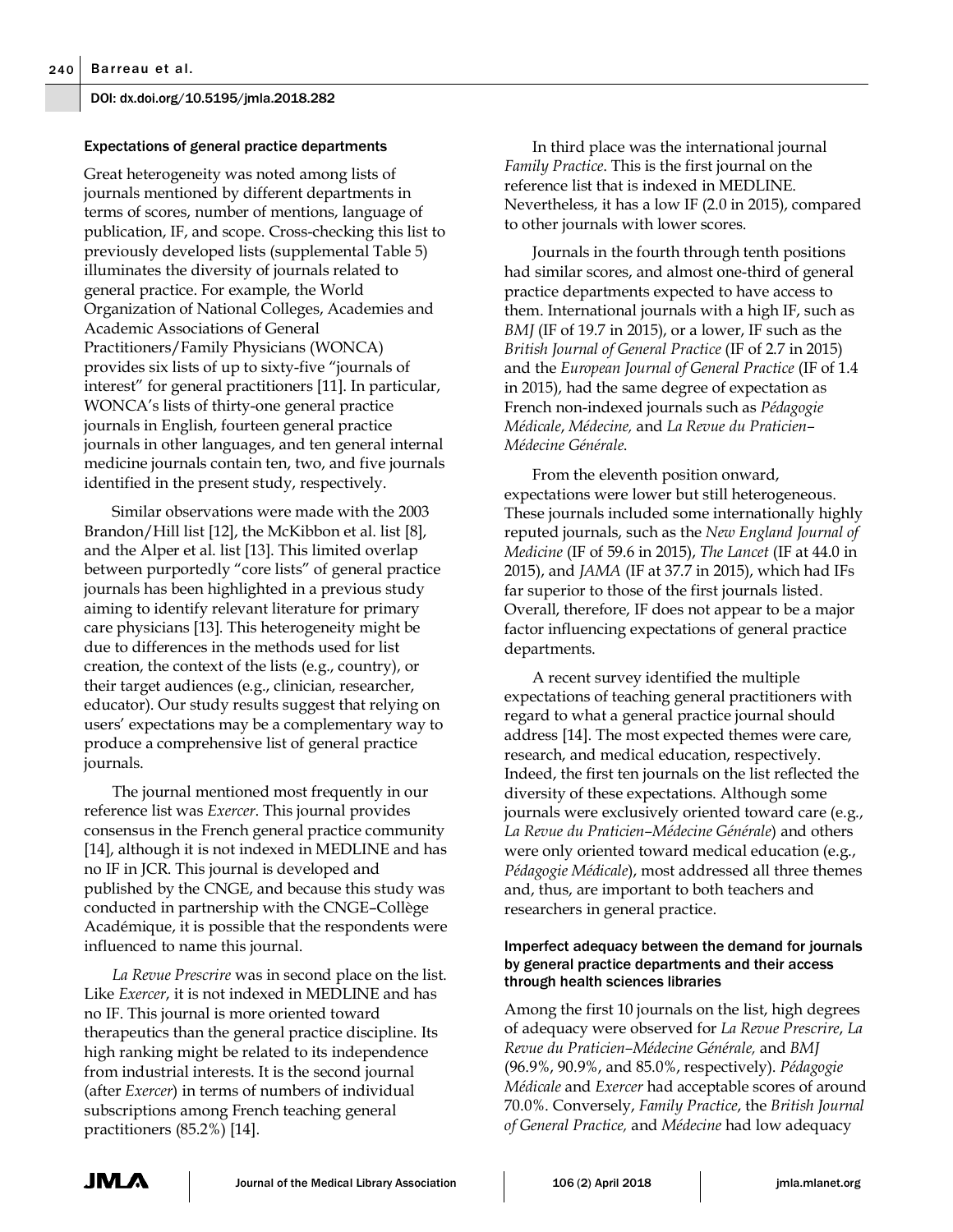scores (4.2%, 16.7%, and 29.4%, respectively), although their subscription costs were similar to those of the other journals (Table 2). One can surmise that these 3 journals were rarely purchased by health sciences libraries because their contents are made OA after a 12-month embargo period.

When purchasing and cancelling journal subscriptions, librarians consider the costs of the subscriptions, the existence of licenses, the possibility of OA after a period of embargo, the possibility of access to secondary sources, and usage metrics [15]. The journal subscription offerings of health sciences libraries are largely influenced by increasing subscription costs in the face of constrained budgets [1]. Some health sciences libraries have been forced to cancel subscriptions to journals despite being used and endorsed by health sciences library users. This is the case of the interuniversity health science library in Paris that, in view of its age, used to house the largest collection of journals of all French universities. This library pays two- to three-fold more for journal subscriptions than comparable institutions. It was forced to cancel more than 650 titles between 2007 and 2013, while retaining journals in the collection deals to which it had previously subscribed [16]. The health sciences library of Toulouse informed us that, in 2016, it had cancelled subscriptions to *Family Practice*, the *European Journal of General Practice,* and the *British Journal of General Practice* for similar reasons.

## Strengths and weaknesses of the present study

To our knowledge, this is the first study investigating the expectations of general practice departments regarding journal subscriptions by health sciences libraries. We obtained exhaustive and collegial participation of general practice departments and nearly all health sciences libraries in France.

However, some limitations should be acknowledged. First, the illustrative list of journals that accompanied the questionnaire might have influenced the respondents. To date, there is no consensual French reference list of journals dedicated to general practice, and we considered this list necessary to assist the respondents. Second, confusion in the names of the journals might have existed. For example, *Minerva Medica* may have been confused with the Belgian journal of evidence-based

medicine, *Minerva*. Third, we only took into account the subscriptions of health sciences libraries as a mechanism of access to up-to-date medical information. Alternative access strategies should be kept in mind for a cautious appraisal of study results. For example, some general practice departments or teachers and researchers might subscribe to journals individually [14]. Others might use subscriptions of other organizations with which they are affiliated (e.g., institutes, hospitals) or share access codes between teachers and researchers. The rapid extension of pirating or sharing of articles on community websites [17] might also impact the expectations of users of health sciences libraries. Fourth, adequacy ratios for OA journals should, in theory, have been 100%. However, some OA journals were not listed in the health sciences libraries' collections, leading to lower adequacy rates. Last, this study focused only on the expectations of users of health sciences libraries. A supplemental assessment of actual usage (i.e., journals borrowed, interlibrary loans, article downloads) is required to gain precise information on the needs of users and to optimize the offerings of general practice journals by health sciences libraries [18–20].

## Areas for improvement

On a national level, the sharing of resources is necessary to obtain better offerings of journals at the best costs. In France, Couperin (unified consortium of the university and research establishments for the access to digital publications) is a nonprofit organization financed by the contributions of its members and government grants (Ministry of Higher Education and Research) [21]. This consortium serves as a network for negotiations with publishers and provides expertise in digital information resources for research and higher education in France. Today, Couperin has more than 250 members, more than half of which are universities.

On a local level, sharing electronic collections between institutions avoids the uncoordinated dispersion of purchases. For example, agreements between university hospital centers and health sciences libraries have avoided duplicate subscriptions [4, 22]. Furthermore, organized payper-view purchase or loan of articles by health sciences libraries can help decrease subscription costs and provide personalized offerings to library

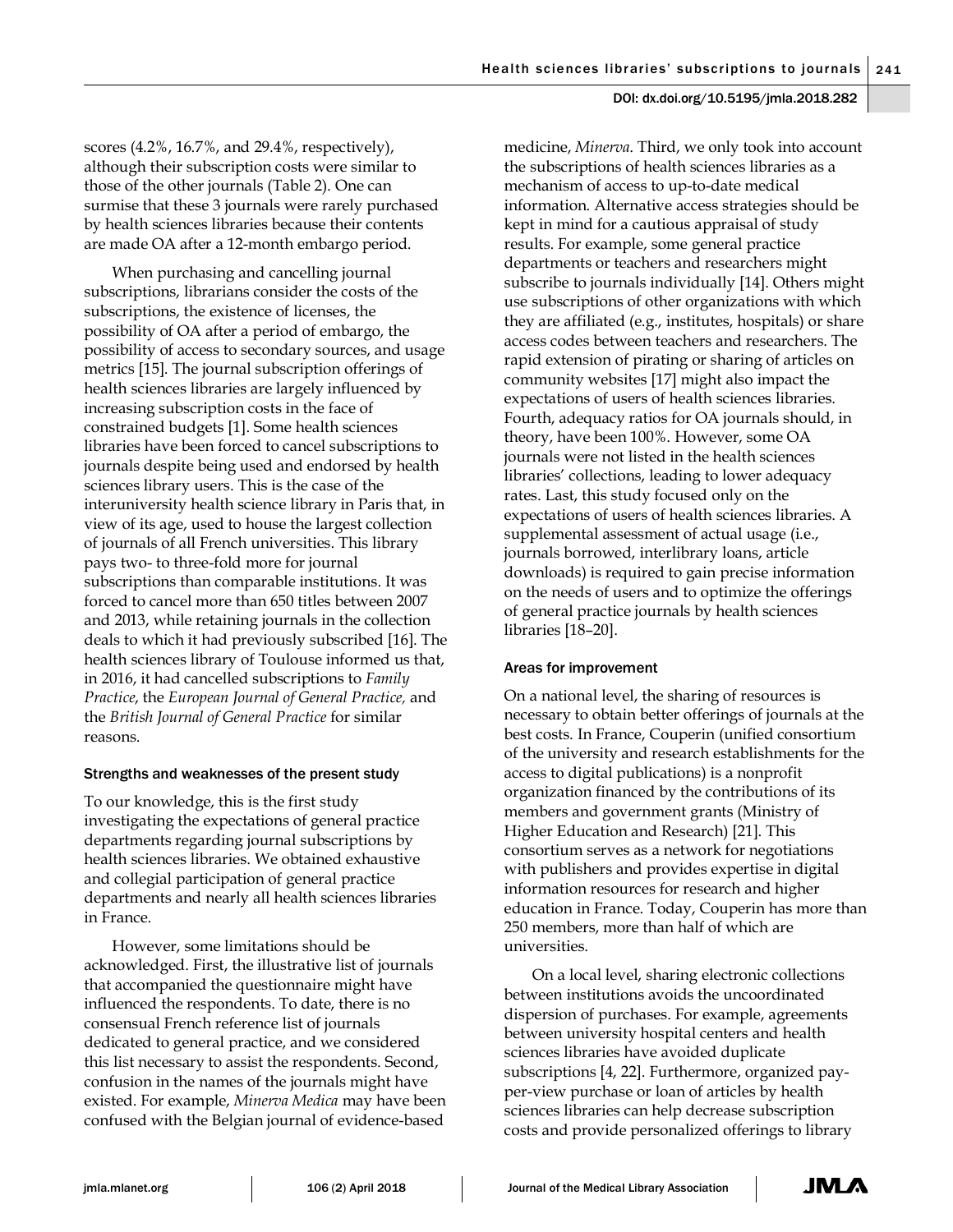users [3]. Lastly, reinforced collaboration between university librarians and users is required. Presently, health sciences libraries are still perceived in France as an authority that refuses to purchase new subscriptions [22]. Abroad, experiences of reinforced collaboration between general practitioners and librarians have shown their efficacy in adapting health sciences libraries' offerings to general practitioners' requirements [6]. With the construction of a reference list of journals and the results of the present study, we hope that each general practice department will be able to discuss journal subscriptions with its health sciences library so that library offerings more closely align with academic general practitioner needs.

#### ACKNOWLEDGMENTS

The authors thank the general practice departments and the librarians of the health sciences libraries for their participation. The authors also thank Sasha Mann for her help during the language editing of the manuscript. No financial support was provided for this study.

### CONFLICT OF INTEREST DECLARATION

Vincent Renard is president of the Collège National des Généralistes Enseignants–Collège Académique*.* Jean-Pascal Fournier is associate editor at *BMC Family Practice.* The other authors declare no conflict of interest.

#### REFERENCES

- 1. Dollfuss H, Bauer B, Declève G, Verhaaren H, Utard-Wlerick G, Bakker S, Leclerq E, Murphy J. International trends in health science librarianship: Part 2–Northern Europe. Health Inf Libr J. 2012 Jun;29(2):166–71.
- 2. Bosch S, Henderson K. Fracking the ecosystem | periodicals price survey 2016. Libr J [Internet]. 2016 Apr 21 [cited 8 Aug 2017]. [<http://lj.libraryjournal.com/2016/04/publishing/frackin](http://lj.libraryjournal.com/2016/04/publishing/fracking-the-ecosystem-periodicals-price-survey-2016/) [g-the-ecosystem-periodicals-price-survey-2016/>](http://lj.libraryjournal.com/2016/04/publishing/fracking-the-ecosystem-periodicals-price-survey-2016/).
- 3. Fought RL. Breaking inertia: increasing access to journals during a period of declining budgets: a case study. J Med Libr Assoc. 2014 Jul;102(3):192–6. DOI: [http://dx.doi.org/10.3163/1536-5050.102.3.009.](http://dx.doi.org/10.3163/1536-5050.102.3.009)

4. Moatti R. Les mutations des bibliothèques universitaires en sciences de la santé: l'influence de l'évolution des études médicales et paramédicales [Internet]. Université de Lyon; 2011 [cited 6 Dec 2016]. [<http://www.enssib.fr/bibliotheque-](http://www.enssib.fr/bibliotheque-numerique/documents/49071-les-mutations-des-bibliotheques-universitaires-en-sciences-de-la-sante-l-influence-de-l-evolution-des-etudes-medicales-et-paramedicales.pdf)

[numerique/documents/49071-les-mutations-des](http://www.enssib.fr/bibliotheque-numerique/documents/49071-les-mutations-des-bibliotheques-universitaires-en-sciences-de-la-sante-l-influence-de-l-evolution-des-etudes-medicales-et-paramedicales.pdf)[bibliotheques-universitaires-en-sciences-de-la-sante-l](http://www.enssib.fr/bibliotheque-numerique/documents/49071-les-mutations-des-bibliotheques-universitaires-en-sciences-de-la-sante-l-influence-de-l-evolution-des-etudes-medicales-et-paramedicales.pdf)[influence-de-l-evolution-des-etudes-medicales-et](http://www.enssib.fr/bibliotheque-numerique/documents/49071-les-mutations-des-bibliotheques-universitaires-en-sciences-de-la-sante-l-influence-de-l-evolution-des-etudes-medicales-et-paramedicales.pdf)[paramedicales.pdf>](http://www.enssib.fr/bibliotheque-numerique/documents/49071-les-mutations-des-bibliotheques-universitaires-en-sciences-de-la-sante-l-influence-de-l-evolution-des-etudes-medicales-et-paramedicales.pdf).

- 5. World Organization of National Colleges, Academies and Academic Associations of General Practitioners/Family Physicians Europe. The European definition of GP [general practice]/FM [family medicine] [Internet]. The Organization [cited 3 Oct 2017]. [<http://www.woncaeurope.org/gp-definitions>](http://www.woncaeurope.org/gp-definitions).
- 6. Pearson D, Rossall H. Developing a general practice library: a collaborative project between a GP and librarian. Health Inf Libr J. 2001 Dec;18(4):192–202.
- 7. Kosteniuk JG, Morgan DG, D'Arcy CK. Use and perceptions of information among family physicians: sources considered accessible, relevant, and reliable. J Med Libr Assoc. 2013 Jan;101(1):32–7. DOI: [http://dx.doi.org/10.3163/1536-5050.101.1.006.](http://dx.doi.org/10.3163/1536-5050.101.1.006)
- 8. McKibbon KA, Haynes RB, McKinlay RJ, Lokker C. Which journals do primary care physicians and specialists access from an online service? J Med Libr Assoc. 2007 Jul;95(3):246–54. DOI: [http://dx.doi.org/10.3163/1536-](http://dx.doi.org/10.3163/1536-5050.95.3.246) [5050.95.3.246.](http://dx.doi.org/10.3163/1536-5050.95.3.246)
- 9. van Weel C. The impact of research in primary care and family medicine: the Thomson Reuters Web of Science subject category "Primary Health Care." Fam Pract. 2011 Jun;28(3):239–40.
- 10. Périscope [Internet]. [cited 22 Sep 2017]. [<https://periscope.sudoc.fr>](https://periscope.sudoc.fr/).
- 11. World Organization of National Colleges, Academies and Academic Associations of General Practitioners/Family Physicians. Journals of interest [Internet]. The Association [cited 9 Oct 2017]. [<http://www.globalfamilydoctor.com/Resources/Journal](http://www.globalfamilydoctor.com/Resources/JournalsOfInterest.aspx) [sOfInterest.aspx>](http://www.globalfamilydoctor.com/Resources/JournalsOfInterest.aspx).
- 12. Hill DR, Stickel H, Crow SJ. Brandon/Hill selected lists. New York, NY: Gustave L. and Janet W. Levy Library Mount Sinai School of Medicine of New York University.
- 13. Alper BS, Hand JA, Elliott SG, Kinkade S, Hauan MJ, Onion DK, Sklar BM. How much effort is needed to keep up with [the literature relevant for primary care?](https://www.ncbi.nlm.nih.gov/pmc/articles/PMC521514/) J Med Libr Assoc. 2004 Oct;92(4):429–37.
- 14. Bernard E, Saint-Lary O. Quelles sont les attentes des généralistes enseignants vis-à-vis d'une revue de médecine générale ? Exercer. 2010;(93):123–6.
- 15. Carter TP, Carter AO, Broomes G. Purchasing online journal access for a hospital medical library: how to identify value in commercially available products. Biomed Digit Libr. 2006;3:8.